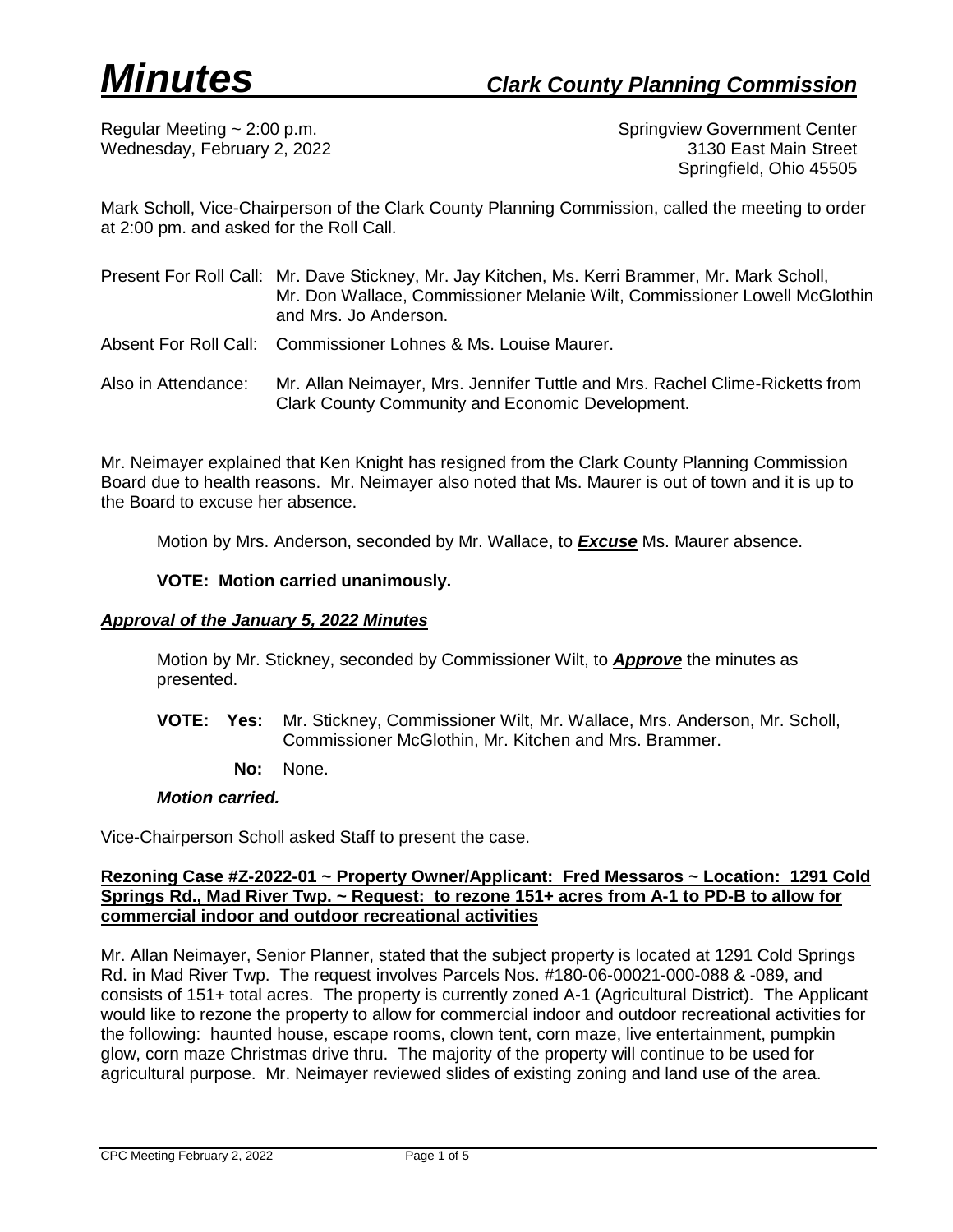Mr. Neimayer stated the Applicant's original request was to rezone the property to B-3 (General Business District) to allow commercial indoor and outdoor recreational activities. As non-residential uses, zoning regulations require all parking and related areas to be paved or similar type surface. Therefore, the Applicant has amended the rezoning request to PD-B (Planned Development-Business District) for the same commercial recreational activities listed above and to allow all parking and related areas to be a non-paved surface.

The B-3 District is intended to provide land for a full range of retail, professional, personal service, or other commercial uses whose trade areas extend beyond a particular neighborhood or even beyond a township or Clark County, and whose uses would not be compatible with the uses permitted in other commercial districts and which would be detrimental to adjoining residential areas unless effectively controlled.

The intent of the PD-B District is to: Provide for business establishments seeking to develop within unified commercial areas, usually under single ownership and control, and typically called "shopping centers"; Achieve harmoniously designed structures upon a well landscaped site, achieving a high degree of pedestrian-vehicular separation, all of which would be compatible with surrounding land uses; Develop such centers with all necessary services and facilities comprehensively provided in accordance with an approved development plan; Encourage and preserve opportunities for energy efficient development; and Promote an attractive environment that is compatible with surrounding developments.

Mr. Neimayer stated public utilities are not available. The Applicant will need to work with the Health District, or Ohio EPA, for on-site utilities servicing the recreational activities.

The right-of-way status of Cold Springs Rd. is unclear and the County Engineer's Office is researching this. From the county GIS aerial, Cold Springs Rd. starts out at approximately 20 ft. in width coming off of Dayton-Springfield Rd. for the first 705 ft. then narrows to approximately 15 ft.

The proposed parking area is approximately 3 to 4 acres. The Applicant would like to use this area for agricultural purpose during other times of the year and thus does not want to pave the parking area. Hence the Applicant's reasoning for PD-B zoning vs. B-3 zoning.

With the size of the property over five acres, rezoning the property to a "B" District or to a Planned Development District will not prevent agricultural use on the property, this in accordance with state law. The Applicant has operated a seasonal haunted house, a commercial use, for many years. Approval of this rezoning request would bring that use into zoning compliance.

Mr. Neimayer reviewed rezoning options:

A. If approved under the B-3 District, the Specific Use designation needs to be applied limiting uses to commercial indoor and outdoor recreational activities. This will allow the Applicant to add additional recreational activities while protecting against other "B" District uses that would be inappropriate.

B. If approved as a PD-B District, approval should only be for Preliminary Plan and subject to comments from the County Engineer's Office with regards to the right-of-way status of Cold Springs Rd. In regards to parking and related areas, Staff recommends that, at a minimum, they be a gravel surface due to potential erosion concern, anticipated volume of traffic by patrons, and for safe access by emergency vehicles. Depending on the County Engineer's Office's research on Cold Springs Rd. and its right-of-way status, further conditions of approval may become necessary. Final Plan approval shall be with the Zoning Inspector after receiving sign-off from the County Engineer's Office regarding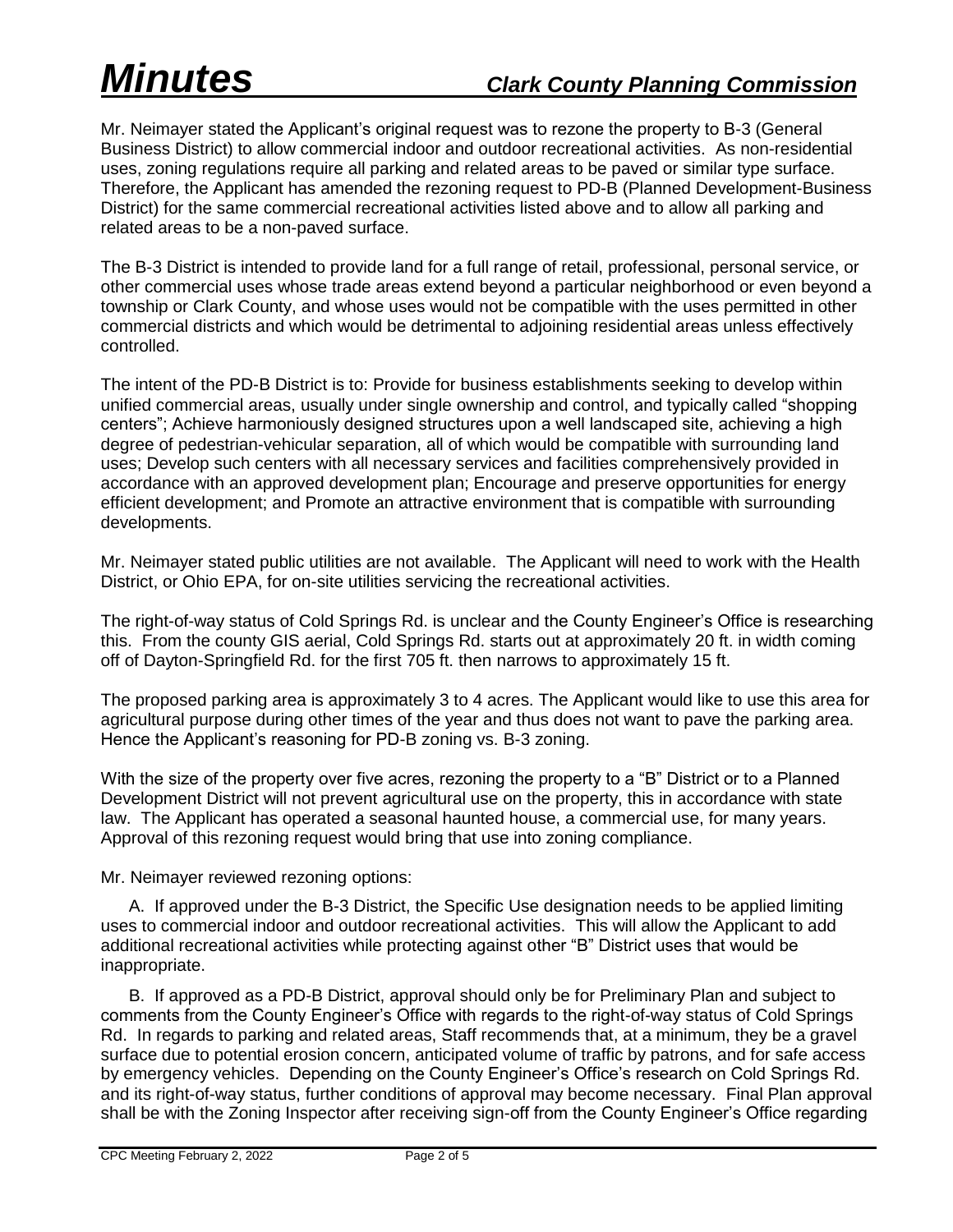access and storm water management. At the Zoning Inspector's discretion, approval of the Final Plan shall go before the County Planning Commission.

Commissioner Wilt asked, is the only non-agricultural use they are prosing the haunted use? Mr. Neimayer responded the haunted house and corn maze. Commissioner Wilt replied, then that should fall under agricultural tourism. Mrs. Tuttle added it will also have escape rooms, which requires rezoning. Commissioner Wilt agreed that is different.

Mr. Wallace asked if this was a zoning complaint needing brought into compliance. Mr. Neimayer responded no. The Applicant came to Staff for the planned expansion.

Mr. Neimayer reviewed pictures taken of the site.

Mr. Wallace asked about comments from neighbors? Mr. Neimayer responded he has not received any comments. Commissioner Wilt stated it looks like their closest neighbor is Ohio Wellness.

Mrs. Anderson asked about the 200 feet to notify the adjacent neighbors. Mrs. Tuttle showed the surrounding property owners that will be notified that are within 200 feet of the property. Mrs. Anderson stated as long as those people are notified and they do not have a problem with the rezoning then I do not have a problem with it.

Mr. Wallace stated the Mad River is behind the property. Is there any issue with the proximity to the river? Mr. Neimayer responded no. He pointed out on the slide the blue area is the flood plain and the proposed activities are far enough away.

Mr. Stickney asked if the north end of Cold Springs Rd. is closed. Mr. Neimayer responded our Thoroughfare Plan identifies it as a local road all the way through. But, from what we are hearing from the County Engineer's Office, the public right-of-way ends here at the gate (he identified on the map).

Mr. Wallace asked will further development be reviewed by the County Engineer's Office? Mr. Neimayer responded if you move forward with the recommendation of the Planned District, Staff recommends approval of the Preliminary Plan that allows a follow up with the County Engineer's Office as we fine tune the PD-M requirements. There is no development text at this point. Staff will assist the Applicant the best we can to work through that process. Mrs. Tuttle notes she met the Applicant at the site along with Tom Bender from the County Engineer's Office as well as Larry Shafer and Zibby Dewitt from the Health District.

Mr. Scholl stated this used to be a seasonal type use. He asked is it now proposed to be a 365-day a year business? Mr. Neimayer responded he will differ that question to the Applicant, but noted there are plans to have other commercial and recreational activities, more than just seasonal.

Commissioner McGlothin asked about camping or overnight stays? Mr. Neimayer responded I do not believe so but I will differ to the Applicant.

Fred Messaros, Owner/Applicant, 1291 Cold Spring Rd. explained all we want to do is add onto the haunted house and add a couple more buildings. This year we want to add a corn maze for little kids and the clown tent is for the grownups. We want to have the pumpkins in the back. The Christmas drive through is a year or two down the road. Right now, we just want everyone's thoughts.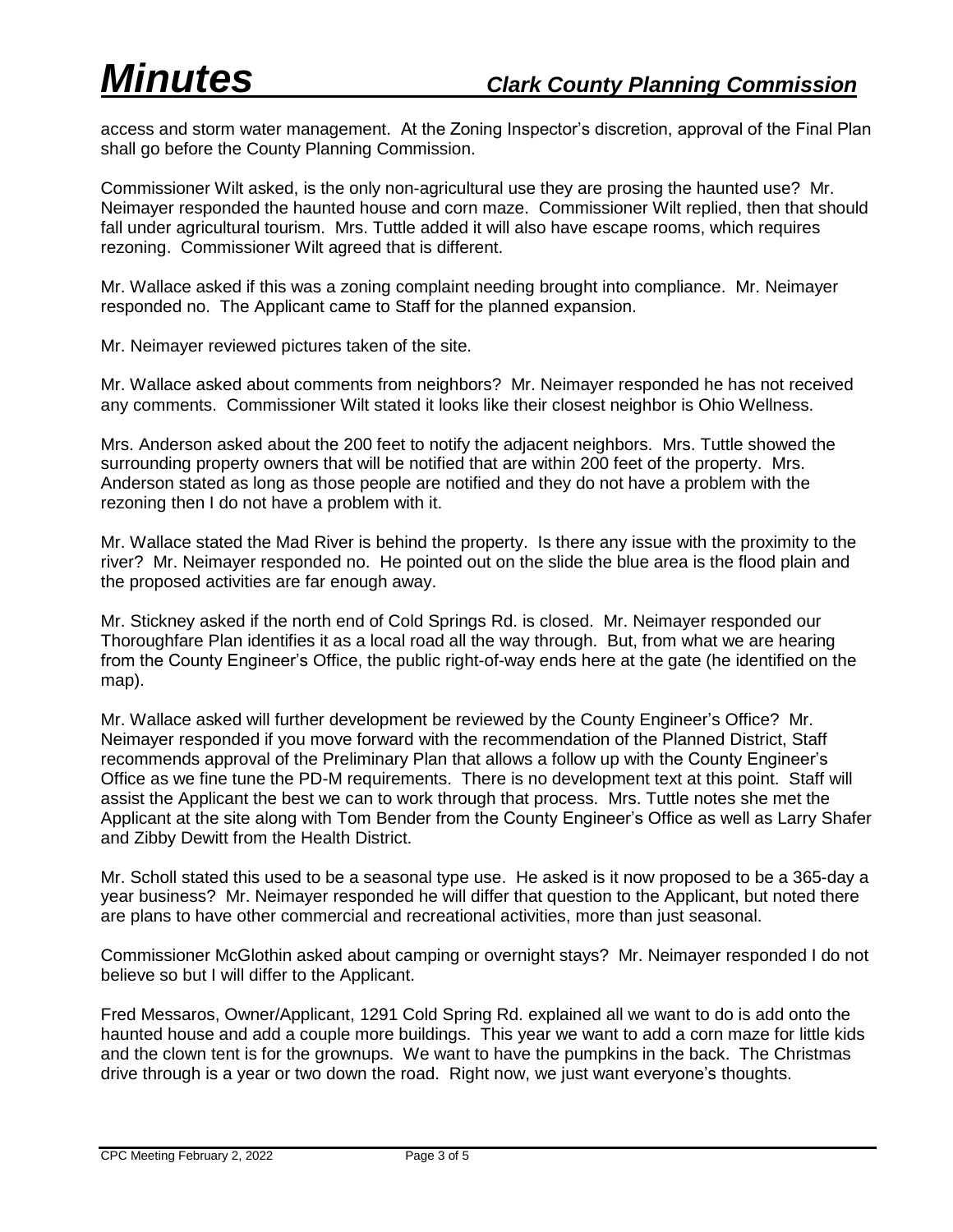Commissioner McGlothin asked if there will be any camping. The Applicant responded no, nothing overnight.

The Applicant explained the haunt is only open 14 nights out of the year. The pumpkins we might try and open Thursday through Sunday and have Friday and Saturday for the haunt. He added the escapes rooms will be something for the guests while waiting for the haunted houses.

Commissioner McGlothin asked about parking. The Applicant responded we do not want to do any pavement. We want to keep it agricultural.

Vice-Chairperson Scholl asked what is your history with the parking not being paved? The Applicant responded we have only had one or two nights with a problem with wet weather. The property slopes down by the dirt parking lot. It drains well. Vice-Chairperson Scholl then asked would you be opposed to having gravel isle ways? I am thinking in Christmas time with snow and ice and tracking mud out onto Cold Springs Road. The Applicant responded I am not opposed to it if we need to.

Vice-Chairperson Scholl stated I am all in favor of the project.

Commissioner Wilt asked do you farm the property. The Applicant responded no; the farming is leased out.

With no further questions from the Board, Vice-Chairperson Scholl asked for a motion.

# **Action on Rezoning Case #Z-2022-01 ~ Property Owner/Applicant: Fred Messaros ~ Location: 1291 Cold Springs Rd., Mad River Twp. ~ Request: to rezone 151+ acres from A-1 to PD-B to allow for commercial indoor and outdoor recreational activities.**

Motion by Mrs. Anderson, seconded by Mr. Wallace, to *Approve* the rezoning case as presented under the PD-B Preliminary Plan approval with the Final Plan approval to be with the zoning inspector after receiving sign off from the County Engineer's Office.

Mr. Neimayer asked about parking and what the Board's recommendation is. Commissioner Wilt stated we need to be careful of overstepping because the property owner needs to be able to make decisions how they use their property. If gravel and composite is added to that area it will be really hard to go back to agricultural use. As long as it is in our zoning, I think we need to be careful of the changes we recommend and the possible adverse effect of the long-term use.

Mrs. Anderson stated in making the motion I felt that the amount of thought the Applicant has already put into the use of this property, I was comfortable with the Applicant upholding higher quality for customers.

- **VOTE: Yes:** Mrs. Anderson, Mr. Wallace, Commissioner Wilt, Mr. Kitchen, Commissioner McGlothin, Mr. Scholl, Mr. Stickney and Mrs. Brammer.
	- **No:** None.

*Motion carried.*